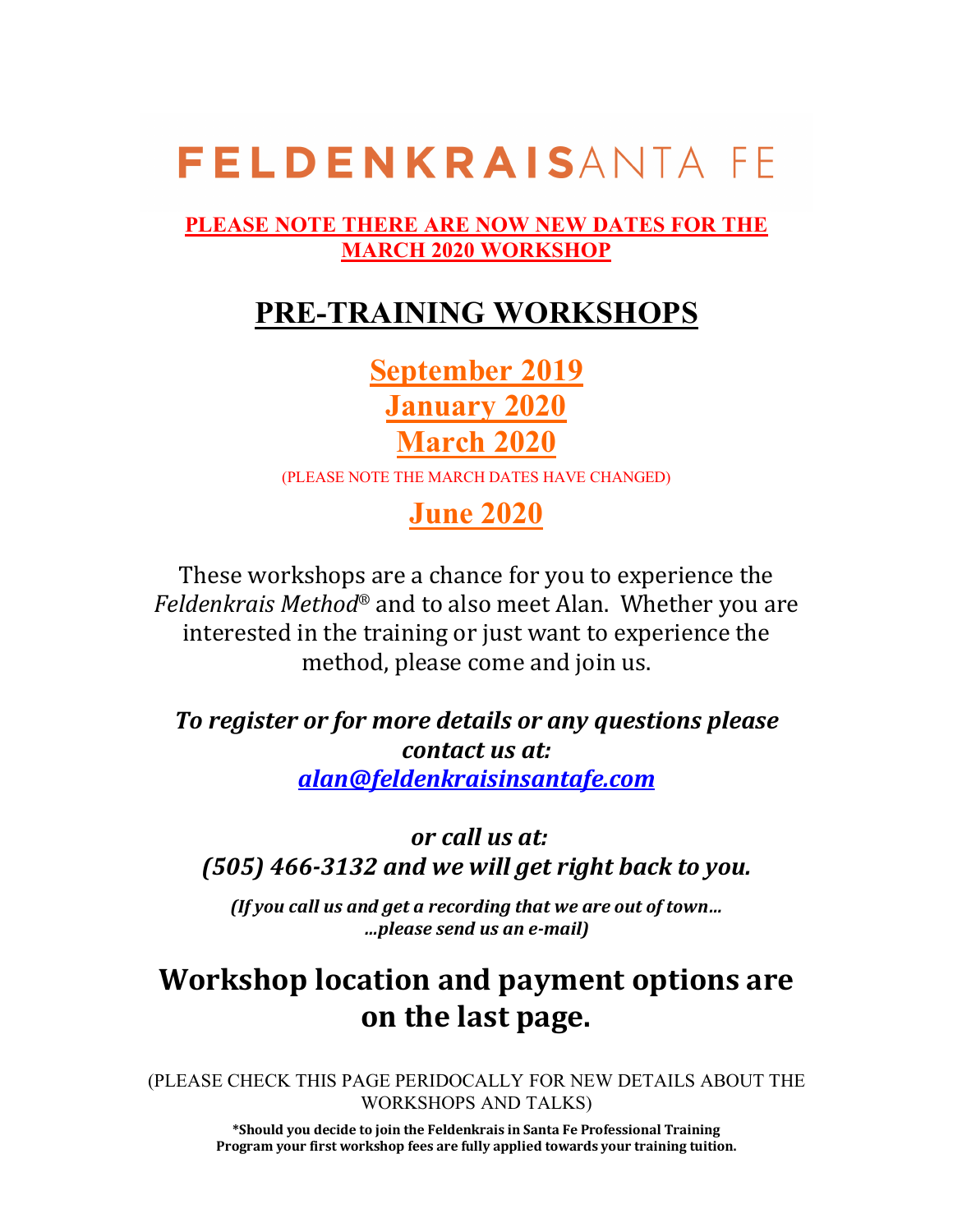## **SANTA FE, NM –Sept. 20th – 21st, 2019**

#### **Free evening**

**INTRO TALK** Friday, September 20<sup>th</sup>, 2019 **7:00-8:30 PM Free** (Please last page for workshop location and payment options)

#### **Two-day workshop**

Saturday & Sunday, September 21st & 22<sup>nd</sup>, 2019 **Saturday 9:30 AM – 4:30 PM Sunday 2:00 PM - 6:00 PM \*\$195.00 - Early bird fee \$175.00 if paid by August 20th, 2019** (Please last page for workshop location and payment options)

### **Breathe...**

Breathing is a measure of your well-being. It's an indication of how you feel and is intrinsically connected to all of your actions, thoughts and feelings.

Breathing is the single thing you have repeated more than anything else in your life. Which makes it your most practiced habit...because 'how' you breathe is just that, it's a habit!

And this means it is something you can alter, change and become better at. Breathing is also something that has numerous 'rights and wrongs' attached to it. Rather than finding the single 'correct' way to breathe, through *Feldenkrais*<sup>®</sup> – *Awareness Through Movement<sup>®</sup>*, you will explore various aspects of breathing, what it is comprised of and how you actually do it.

Concrete things you can do and pay attention to breathe better beyond just inhaling and exhaling!

You will discover more choices in how you might breathe depending on your mood and the situations you find yourself in.

> **\*Should you decide to join the Feldenkrais in Santa Fe Professional Training** Program your first workshop fees are fully applied towards your training tuition.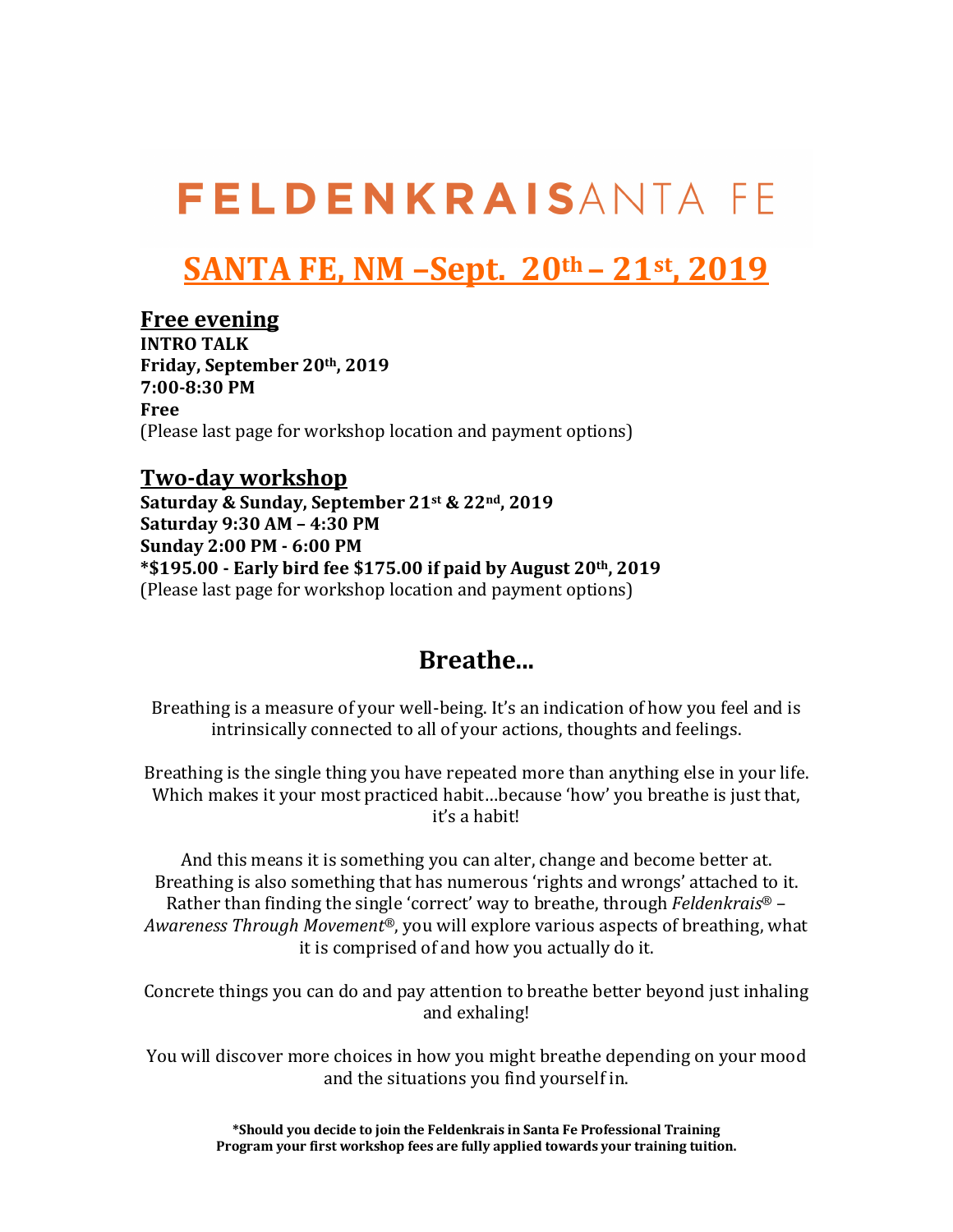## **SANTA FE, NM – January 17th – 19th, 2020**

#### **Free evening**

**INTRO TALK Friday, January 17th, 2020 7:00-8:30 PM Free** (Please last page for workshop location and payment options)

#### **Two-day workshop**

Saturday & Sunday, January 18<sup>th</sup> & 19<sup>th</sup>, 2020 **Saturday 9:30 AM – 4:30 PM Sunday 2:00 PM - 6:00 PM \*\$195.00 - Early bird fee \$175.00 if paid by December 17th, 2020** (Please last page for workshop location and payment options)

### **Falling...**

Falling down, falling in love, fear of falling, falling asleep, falling out of favour, falling apart, falling all over yourself…

What is it about falling that is so central to our experience that it can describe so many of our states?

This workshop will explore the theme of falling. What is the relationship between falling and safety, risk, creativity, enhancedabilities and a life that is a little bit easier?

Through *Feldenkrais*®*Awareness Through Movement*® we will look at the benefits we may derive from a deeper understanding and experience of falling. If the idea of falling concerns you, be assured that no demands will be placed on you that are beyond your abilities.

This workshop is geared towards participants of all levels of experience with *Feldenkrais*®*– Awareness Through Movement*® and of all ages who are seeking a more familiar relationship with the floor that carries us.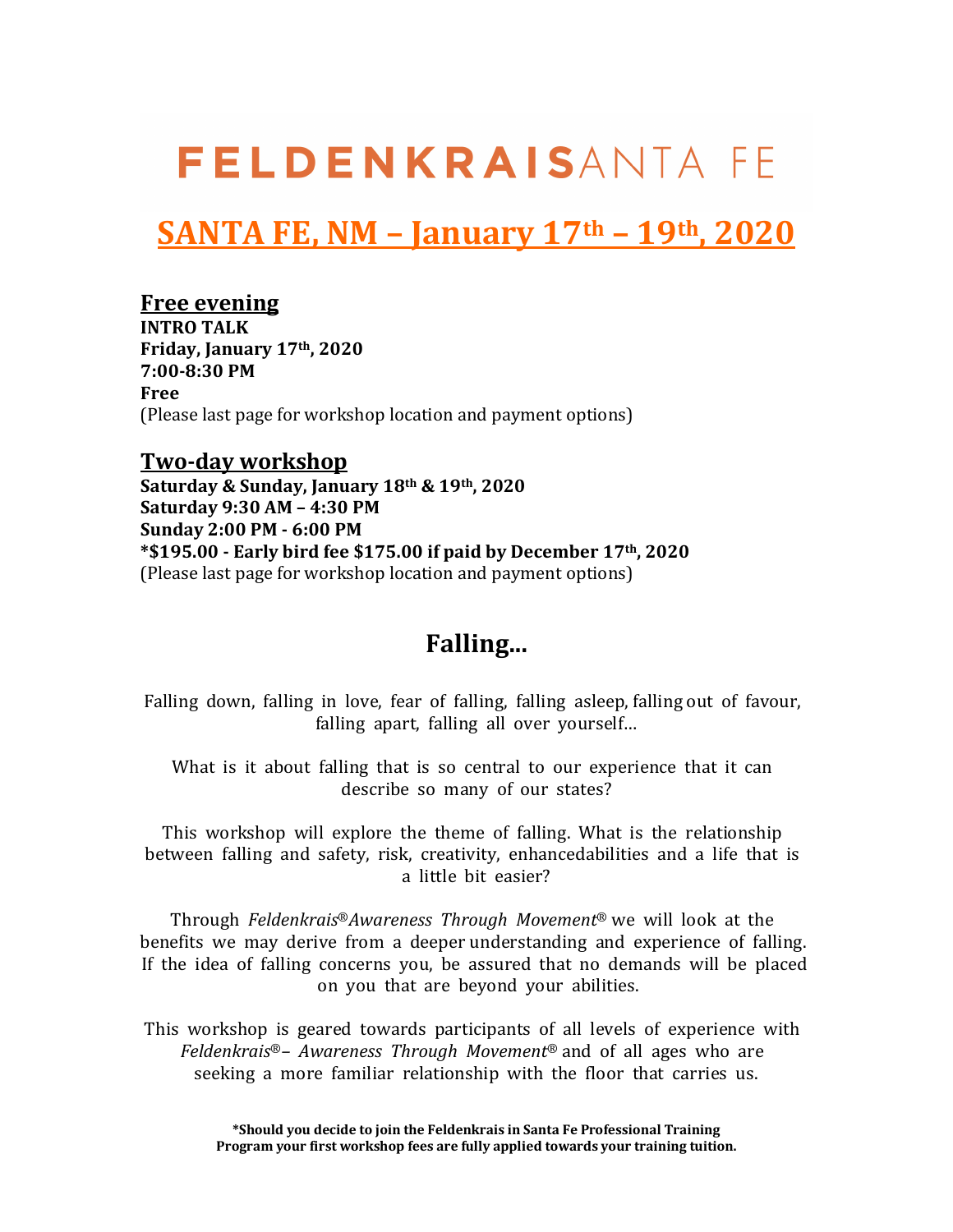## **SANTA FE, NM – March 6th – 8th, 2020**

#### **PLEASE NOTE THESE ARE NEW DATES**

#### **Free evening**

**INTRO TALK** Friday, March 6<sup>th</sup>, 2020 **7:00-8:30 PM Free** (Please last page for workshop location and payment options)

#### **Two-day workshop**

**Saturday & Sunday, March 7th & 8th, 2020 Saturday 9:30 AM – 4:30 PM Sunday 2:00 PM - 6:00 PM \*\$195.00 - Early bird fee \$175.00 if paid by February 17th, 2020** (Please last page for workshop location and payment options)

### **Growing Young**

*Discovering, laughing, wondering, playing, giggling, novelty, joy, enjoyable challen ges, having fun, being silly, doing something 'just because'...*

How often do you find yourself in one of these experiences...as often as you used to...as often as you would like? The pleasure you enjoyed as a child, from just rolling around and playing, is embedded in movement and is easier to re-discover than you might imagine.

Utilizing *Feldenkrais® Awareness through Movement®* lessons you will explore all these facets of your self and find greater access to discovery, novelty, wonder, playfulness, laughter, joy, fun, silliness, enjoyable challenge, giggles, and doing something 'just because'...

#### **Guaranteed to be fun! Get ready to enjoy!**

**\*Should you decide to join the Feldenkrais in Santa Fe Professional Training** Program your first workshop fees are fully applied towards your training tuition.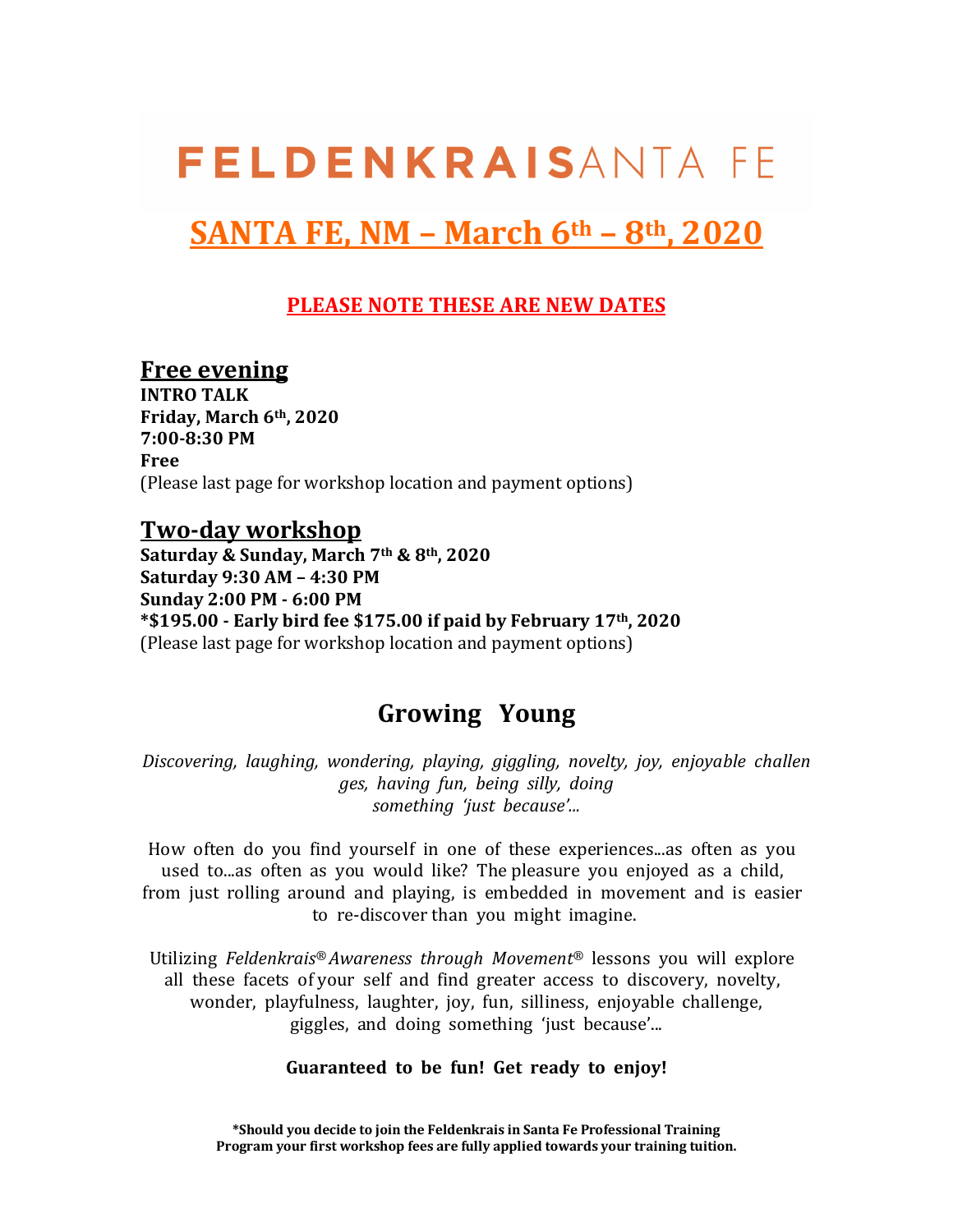## **SANTA FE, NM – June 19th -21st, 2020**

#### **Free evening**

**INTRO TALK Friday, June 19th, 2020 7:00-8:30 PM Free** (Please last page for workshop location and payment options)

#### **Two-day workshop**

**Saturday & Sunday, June 20th & 21st, 2020 Saturday 9:30 AM – 4:30 PM Sunday 2:00 PM - 6:00 PM \*\$195.00 - Early bird fee \$175.00 if paid by May 19th, 2020** (Please last page for workshop location and payment options)

### **May The Force Go Through you**

Making our lives easier, more efficient and more comfortable can emerge from a more efficient use of our skeleton, yet it is a hidden and relatively unperceived aspect of who we are.

The function of our skeleton is to bear weight and transmit force, however it is underutilized in our everyday use. Finding our skeleton can become a new way for us to interact with our environment.

Through *Feldenkrais® Awareness through Movement®* we will discover how we can become more "skeletal", resulting in anew and more vital sense of ourselves in a truly foundational way.